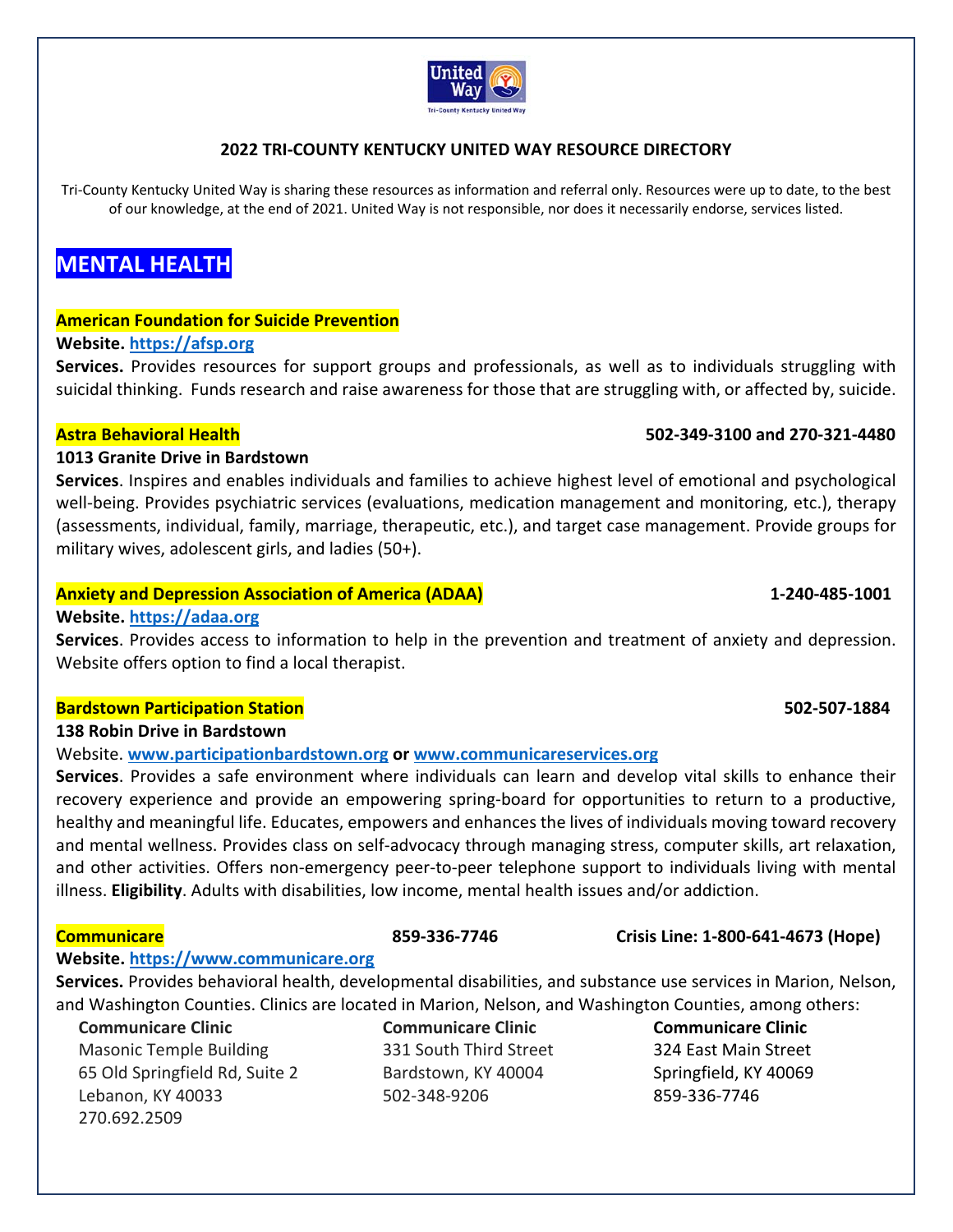# **Compassionate Friends of Nelson County 502‐348‐5683**

**Website**. www.tcfbardstownky.org

**Services**. Assists families towards the positive education of grief, following the death of a child of any age. Meets the second Thursday of each month at St. Thomas Center at St. Thomas Church in Bardstown.

United Wav **Tri-County Kentucky United Way** 

## **Counseling Services of Bardstown 502‐348‐5772**

**321 West Stephen Foster Avenue in Bardstown** 

**Services.** Free hotline that has counselors available 24 hour per day, 7 days per week counseling. If you are not comfortable talking to someone, texting is an option for getting the help you need.

# **CDC resources for coping with stress during Covid Website**. https://bit.ly/39UVoEj

**Depression & Bipolar Support Alliance Online Support Groups text DBSA to 741‐741 Website.** https://www.dbsalliance.org/support/chapters‐and‐support‐groups/online‐support‐groups/

Spanish-speakers can press "2" for 24/7 bilingual support.

**Website. https://www.samhsa.gov/find‐help/disaster‐distress‐helpline**

**Services.** 24 hours/day, 7 days a week, 365 days/year, free national hotline dedicated to providing immediate crisis counseling for people who are experiencing emotional distress related to any natural or human‐caused disaster, as well as infectious disease outbreaks. Multi‐lingual and confidential crisis support service available. Stress, anxiety, and other depression‐like symptoms are common reactions after a disaster.

# **H.O.P.E. Counseling 270‐321‐4198**

**Services**. Specializes in treating individuals, couples and families.

# **Website. https://www.hopeline‐nc.org**

**Services.** Confidential telephone service run by volunteers (not professional counselors) for people that are in crisis. If they feel that they are unable to assist you, they will connect you to the appropriate referral.

# **Hosparus Health Grief Center 800‐264‐0521**

# **Hospice of Central Kentucky 800‐686‐9577**

# **105 Diecks Drive in Elizabethtown**

**Services**. Comprehensive specialized home care program that provides nursing, home health, social work, pastoral, pharmacy, medical equipment, and grief counseling in Marion and Washington (and other) counties. **Eligibility**. Provides services to any individual/family who is struggling with life‐limiting illness or disease.

**Fees**. Accepts Medicare, Medicaid, private insurance. No one who meets guidelines is refused due to inability to pay.

**Depression Information Website. www.mentalhelp.net**

# **Disaster Distress Helpline 1‐800‐985‐5990 or text TalkWithUs to 66746**

# **HopeLine 1‐877‐235‐4525 (call or text)**

**Crisis Text Line Text CONNECT to 741741**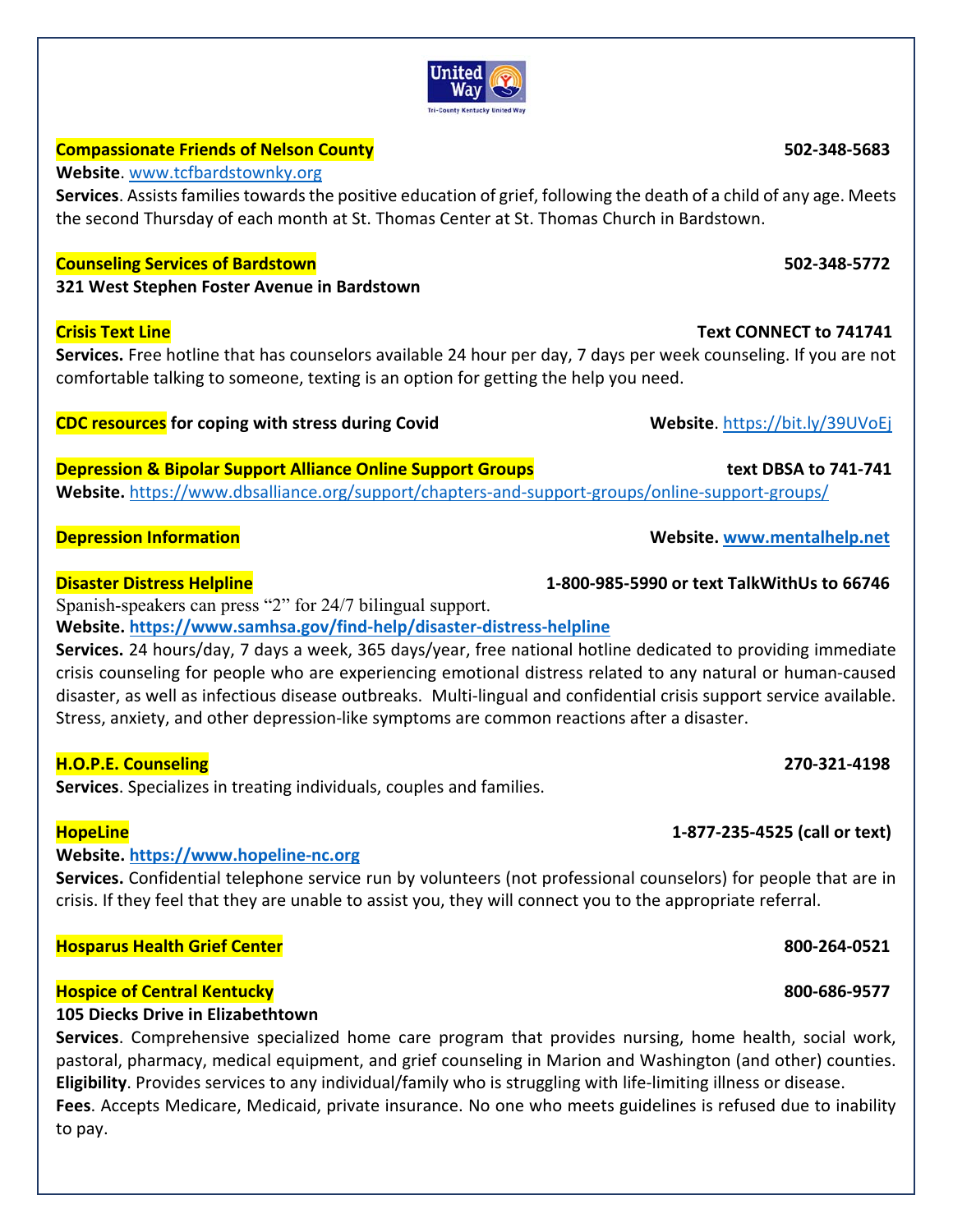**Services.** Provides medical and volunteer services to help terminally ill patients and their families. **Eligibility**.

### **Hotline T Text and Chat Line Text. 859‐MyK‐Chat or 859‐695‐2428**

**Chat**. **http://krccnet.com/, www.hotlinet4ky.com, FaceBook at https://www.facebook.com/hotlinet4ky** by hitting the 'contact us' button at the top. **Email**. **Hotlinet4ky@gmail.com**

**Instagram. @HotlineT4KY Twitter. @HotlineT4KY Tiktok. @HotlineT Services**. Brief mental health service to help support youth during their everyday lives and stressful situations. Helps with include Depression, Anxiety, Stress, Grief, Covid‐19, etc. Provides referrals and resources. **Eligibility**. Kentucky residents who are 14 to 25 years of age.

**IMALIVE Website. https://www.imalive.org Services**. Online chat-based resource run by the Kristin Brooks Hope Center. Offers programs for high schools and colleges, along with having the online crisis chat. If you are experiencing a crisis, have suicidal thoughts, or are dealing with intense emotional pain, the volunteers on their chatline may be able to help.

### **Kentucky Disaster Response – Recovery Support Services Hub call or text 1‐888‐891‐2377 Website. https://kentucky.myrecoverylink.com**

**Services**. Whether you are looking for in‐person treatment for your mental health or substance use, or just want to talk with a supportive person over the phone, a certified peer recovery support specialist's priority is meeting you wherever, whenever, and however works for you and will identify ways to best support your immediate needs, as well as be available to continue to support your recovery and wellness goals. Can access group‐based digital recovery support on the website. Provides support 5 Days a Week (M‐F) between 10AM ‐ 4PM EST; Screenings for Mental Health and Substance Use Concerns; Certified Peer Recovery Specialists Who Have Lived Experience; Referrals to Treatment and Physical Health Services (shelter, food, basic needs); No Cost Services at Any Time; In‐person and Tele‐recovery Service Options.

# **Lanham Counseling & Therapy**  270‐692‐1466

# **27 Court Square in Lebanon**

**Services.** Provides Individual, Family, and Group Therapy. Treatment & recovery from substance misuse, anxiety, mood disorders. AODE licensed providers. DUI and BIP certified. Provides accessible, affordable and quality care. Focus on promoting behavioral change as best enhanced through positive reinforcement, empathy, support, and helpful suggestions.

# **Lincoln Trail Behavioral Health System 270‐351‐9444 Admissions Office at 800‐274‐7374**

**Services**. Offers outpatient and acute inpatient psychiatric treatment for adults, older adults and adolescent girls. They also offer a dual diagnosis treatment program for patients with co-occurring addiction and psychiatric issues; a specialized military mental health treatment program for members of our armed forces; and The Willows Program, their renowned acute trauma program for adolescent girls. All assessments are confidential, in‐depth and provided at no cost.

### **Hospice of Nelson County 502‐349‐5500 502‐350‐5570**

# **711 McDowell Boulevard in Bardstown**

Patient is in end‐stage of terminal illness. **Fees**. Reimbursement received from Medicare, Medicaid, and private insurance. No one is refused care due to inability to pay.



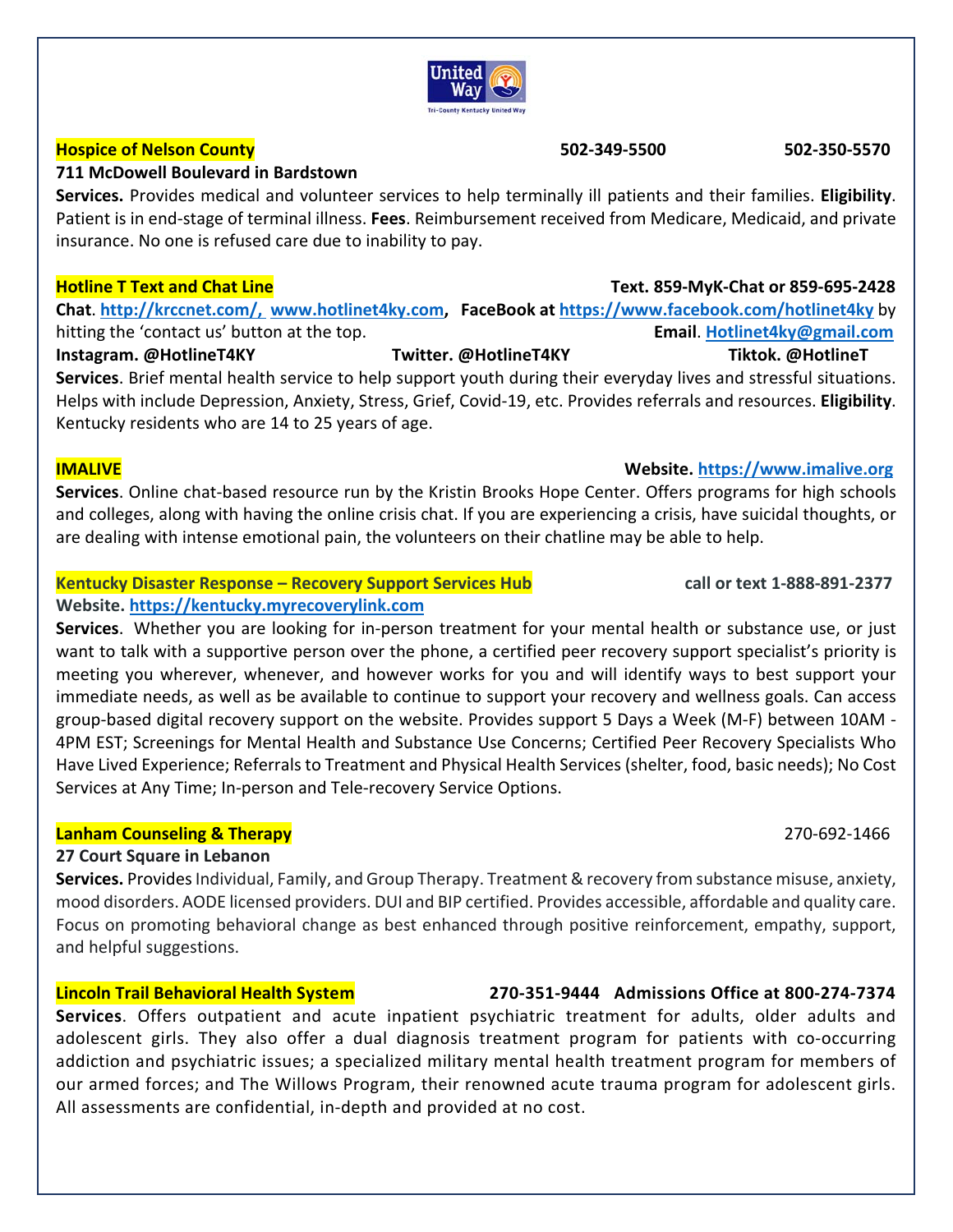**Next Step Counseling 270‐765‐2335 info@thenextstepky.com**

anxiety disorders, post-traumatic stress disorder, other related trauma related issues, and substance-related disorders), family (marital, relational, etc.) and group counseling (children, adolescent, adult, anger management, domestic violence/BIP, parenting/parenting in recovery, chemical dependency/substance abuse), as well as psychological testing. **Q&A on COVID‐19 and Mental Health https://www.youtube.com/watch?v=zDx1LKkk5c4**

**751 South Provident Way in Elizabethtown 324 East Main Street in Springfield** 

**Services.** Offers 24 hour/365 day crisis services by phone; hospital response to victims at the emergency room; victim advocacy; volunteer program; crisis intervention; forensic interviews; medical examinations; consultation; legal advocacy; trauma‐informed therapy services; community prevention and education trainings to our communities; and counseling. All services are free.

**Eligibility**. Victims and non‐offending caregivers/family members who have been affected by sexual violence and/or human trafficking. Serve all ages, regardless when the sexual violence occurred. Serve Marion, Nelson, and Washington, and others.

### **Substance Abuse and Mental Health Services Administration (SAMHSA) Help Line 800‐662‐HELP (4357) Website. https://www.samhsa.gov**

**Services**. Mission is to reduce the impact of substance abuse and mental illness on America's communities. Provides information that can help locate treatment options within your area.

# **Suicide Prevention Lifeline 1‐800‐273‐TALK (8255) (800) 273‐TALK or (800) SUICIDE text ASKUS to 741741 Suicide Prevention Hotline (Spanish) 888‐628‐9454**

# **Website. http://suicidepreventionlifeline.org**

**Services.** Free service that can be used by anyone that is experiencing suicidal thoughts, family members that are concerned about a loved one, and professionals that are looking for additional resources. Can put you in contact with a local center. This is available 24/7.

**Teen Mental Health Toolbox Website**. **http://teenmentalhealth.org/toolbox/**

**The National Child Traumatic Stress Network** 

Website. https://www.nctsn.org/sites/default/files/resources/fact-sheet/outbreak\_f actsheet\_1.pdf

### **Managing Stress and Anxiety Website. https://www.cdc.gov/coronavirus/2019‐ncov/prepare/managing‐stress‐an xiety.html**

**National Alliance on Mental Illness 800‐950‐6264 Website. https://nami.org**

**National Suicide Prevention Hotline (English) 800-273-TALK (8255)** 

## **1106 Tunnel Hill Road, Suite 100 in Elizabethtown**

**Silverleaf Sexual Trauma Recovery Services 270‐234‐9236 Toll Free: 877‐672‐2124 Website. www.silverleafky.org Email address. contactus@silverleafky.org**

**Services**. Provides assessments in mental health, substance abuse, and parenting. Offers individual (mood and

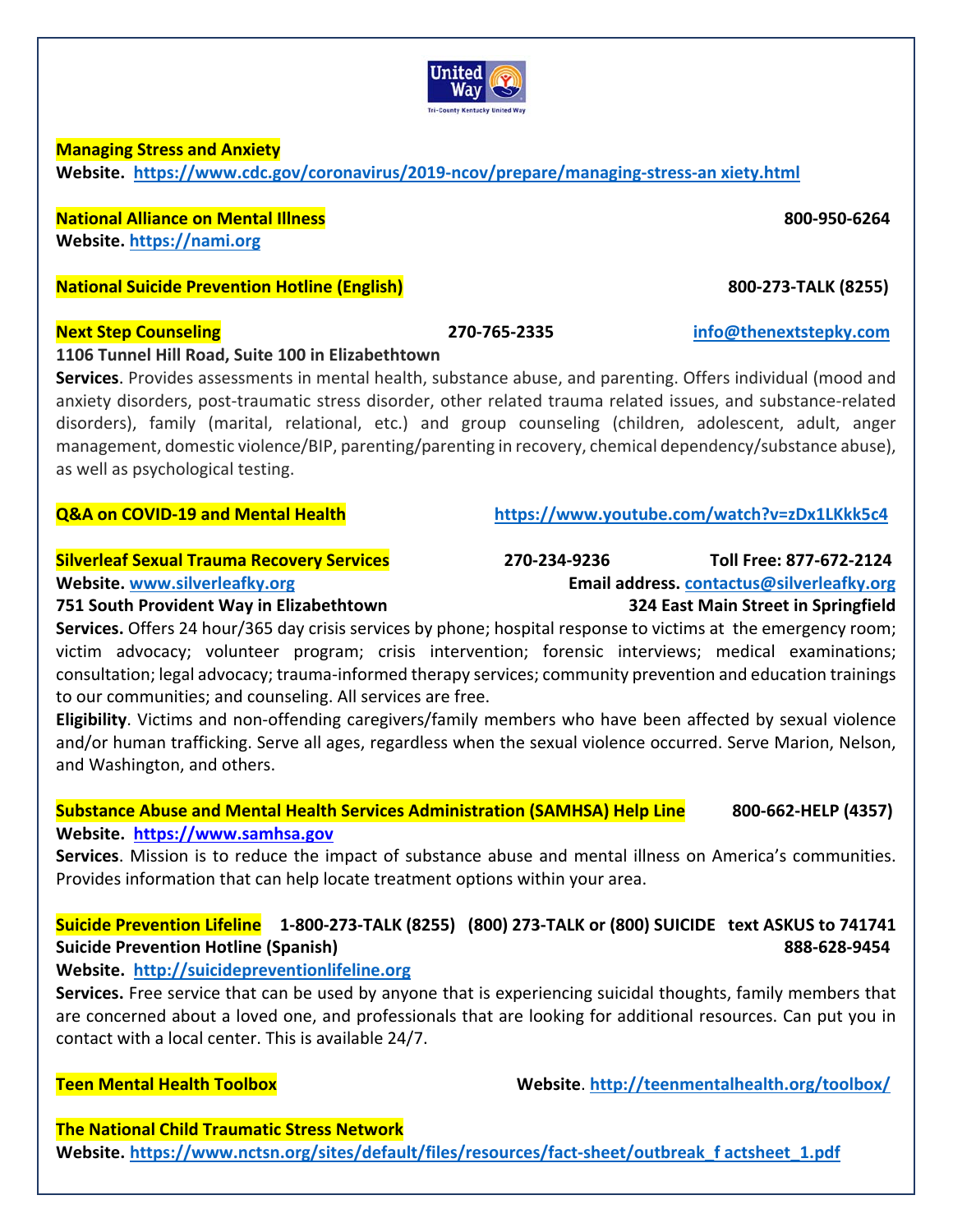

## **The Ridge Behavioral Health System 859‐269‐2325 or 1‐800‐753‐4673**

**Website**. **www.ridgebhs.com Services.** Psychiatric and chemical dependency treatment. 

## **Website. https://www.thetrevorproject.org**

**Services**. Crisis intervention and suicide prevention hotline available 24 hours/day, 7 days/week, 365 days/year for LGBTQ youth in crisis, feeling suicidal, or in need of a safe and judgment free place to talk.

## **Trevor Chat**.

**Services**. Free, confidential and secure instant messaging service that provides live help for youth with a trained specialist, over text messages – available daily from 12:00 noon until 1:00 a.m.

## **The W.O.M.E.N. Project (Working On Meeting Employability) 270‐769‐1304 x1108**

### **1311 North Dixie Avenue, Elizabethtown, KY 42701**

**Services.** Provides substance abuse education, domestic violence education, advocacy, and case management to participants. Helps participants and their children receive treatment, support, and education services through SpringHaven Domestic Violence Program, Communicare, and other community services. **Eligibility.** Women with children who are experiencing substance abuse, domestic violence, and co‐occurring mental health problems.

## **University of Louisville – Peace Hospital**

### **2020 Newburg Road in Louisville 502‐451‐3333/800‐451‐3637**

**1401 Harrodsburg Road, St. Joseph Health Office Park, Suite A‐400 in Lexington 859‐313‐3515 Services**. Offers no charge assessments and walk‐ins are welcome. Provides acute inpatient; geriatric psychiatry inpatient; partial hospitalization; intensive outpatient program; acute in‐patient for intellectual and developmental disabilities; acute inpatient for highly aggressive females; Peace for Parents seminars; support groups; and aftercare for patients that have completed an adult outpatient program.

## **University of Kentucky Targeted Assessment Program**

**Services.** Provides free comprehensive assessments and support services to individuals to fully capture any barriers to self-sufficiency. Collaborates with other systems to engage participants in evidenced-based interventions.

**Eligibility.** Adult must have a dependent child under the age of 18 in their custody or the plan is to still reunify the child; suspected/confirmed barrier in one or more of the following: mental health, substance abuse, intimate partner violence, learning issues, or other barriers to self-sufficiency (i.e.- housing, employment, transportation); 200% or below the poverty guidelines; not a perpetrator of intimate partner violence or sexual abuse; and Nelson County resident.

## **Warm Line 859‐252‐0058 (Lexington area) 877‐840‐5167 (Bluegrass area)**

**Services.** Non‐emergency phone line for people living with a mental illness. Call if you just need someone to talk to or you are experiencing a stressful time, feeling cut off from the world and isolated. Peer Supporters who have "been there" have been trained to offer support, help with appropriate referrals or just to listen without judgement. Hours are Monday - Thursday 11:30 a.m. to 9:00 p.m. Friday and Saturday 5:00 p.m. to 9:00 p.m.

# **Trevor Lifeline Text START to 678678 866‐488‐7386**